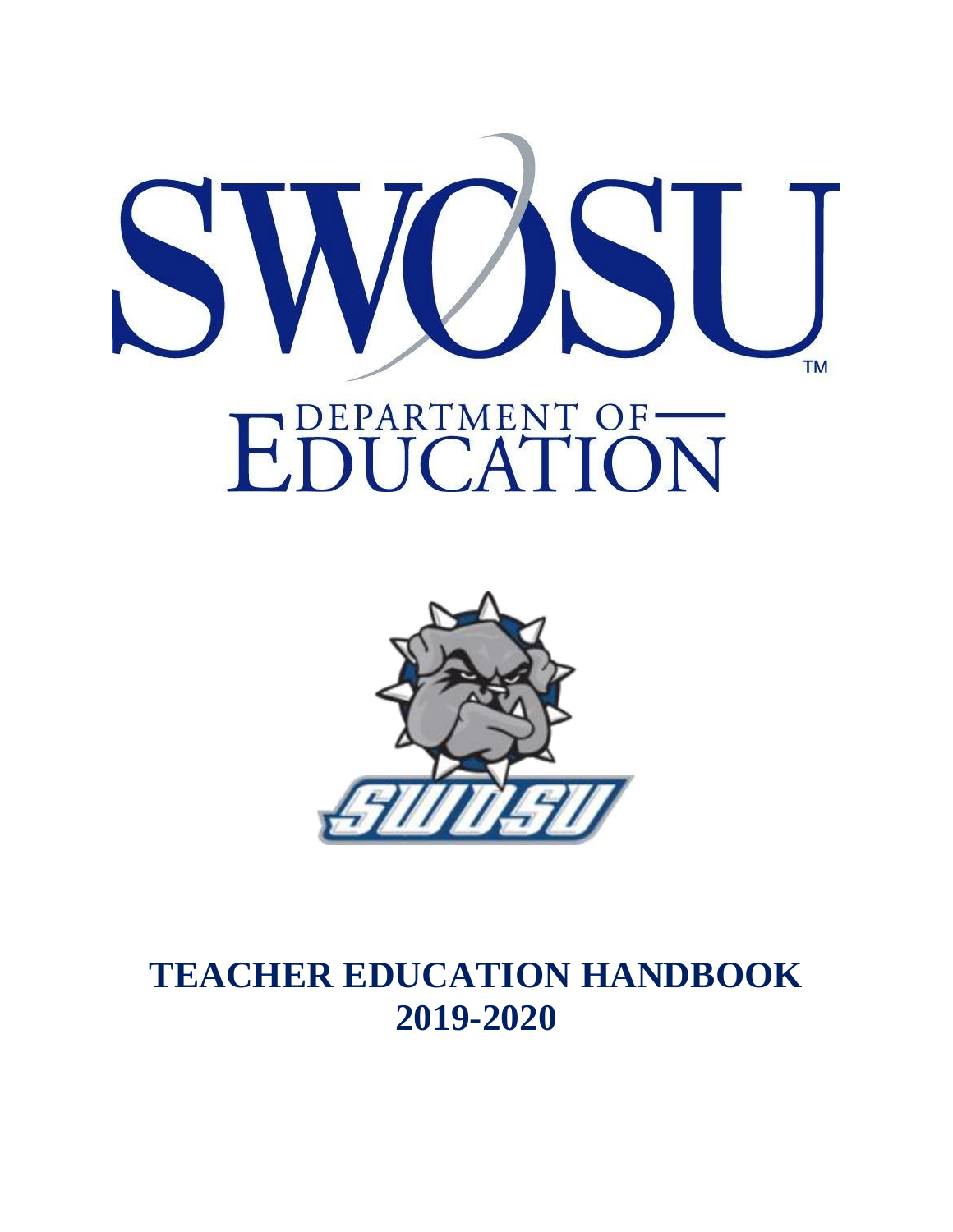#### **SCHOOL OF BEHAVIORAL SCIENCES AND EDUCATION DEPARTMENT OF EDUCATION**

#### **Faculty and Staff**

**Veronica Aguiñaga**, Assistant Professor **Jamie Larson**, Adjunct HEC 118-A | 580.774.7115 HEC 120-A | 580.774.3285 [veronica.aguinaga@swosu.edu](mailto:veronica.aguinaga@swosu.edu) [jamie.larson@swosu.edu](mailto:jamie.larson@swosu.edu) 

**Amy Barnett**, Professor **Evette Meliza**, Professor HEC 122-A | 580.774.3154 HEC 120-B | 580.774.3119 [amy.barnett@swosu.edu](mailto:amy.barnett@swosu.edu) [evette.meliza@swosu.edu](mailto:evette.meliza@swosu.edu)  <https://faculty.swosu.edu/amy.barnett/>

**Allen Boyd**, Assistant Professor **Andy North**, Instructor HEC 120-D | 580.774.3145 HEC 200 | 580.774.3158 [allen.boyd@swosu.edu](mailto:allen.boyd@swosu.edu) [andy.north@swosu.edu](mailto:andy.north@swosu.edu) https://faculty.swosu.edu/allen.boyd

**Sherri Brogdon**, Associate Professor **Dana Oliver**, Instructor HEC 118-C | 580.774.6825 HEC 118-B | 580.774.3276 [sherri.brogden@swosu.edu](mailto:sherri.brogden@swosu.edu) [dana.oliver@swosu.edu](mailto:dana.oliver@swosu.edu)  <https://faculty.swosu.edu/sherri.brogdon/> <https://faculty.swosu.edu/dana.oliver>

**Debbie Case**, Instructor **Alice Pool**, Adjunct 580.774.3285 580.774.3285 [debbie.case@swosu.edu](mailto:debbie.case@swosu.edu) [alice.pool@swosu.edu](mailto:alice.pool@swosu.edu)

erica.kenrick@swosu.edu

**Valarie Keasler**, Administrative Assistant **Reggy Yount**, Instructor HEC 110 | 580.774.3285 HEC 123 | 580.774.3285 [valarie.keasler@swosu.edu](mailto:valarie.keasler@swosu.edu) [reggy.yount@swosu.edu](mailto:reggy.yount@swosu.edu)

**Dawn Keller**, Instructor HEC 102 | 580.774.3033 [dawn.keller@swosu.edu](mailto:dawn.keller@swosu.edu)

**Ed Klein**, Chair; Instructor HEC 110 | 580.774.3285 [ed.klein@swosu.edu](mailto:ed.klein@swosu.edu)

**Vicki Harbison**, Adjunct **Marla Pankratz**, Instructor 580.774.3285 HEC 120-C | 580.774.3277 [vicki.harbison@swosu.edu](mailto:vicki.harbison@swosu.edu) marla.pankratz@swosu.edu

**Erica Kenrick**, Instructor **Robin Sobansky, Professor Robin Sobansky, Professor** HEC 120-A | 580.774.3033 HEC 101 | 580.774.3722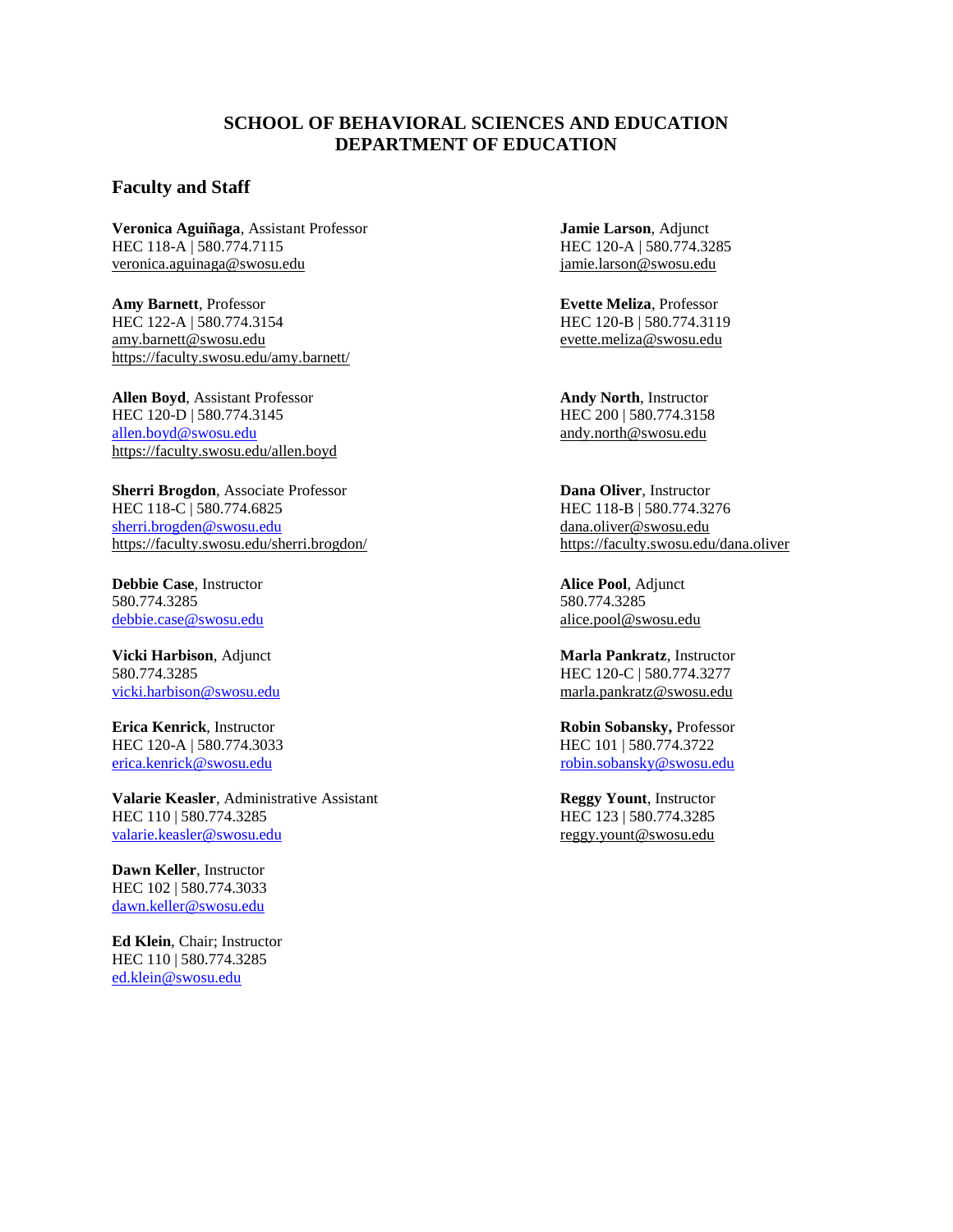# **SOUTHWESTERN OKLAHOMA STATE UNIVERSITY (SWOSU)**

#### **Historical Background**

Southwestern Oklahoma State University is located conveniently just off of I-40, an important interstate route. SWOSU is authorized to offer curricula in arts and sciences, business, teacher education, and health sciences. The additional location at Sayre, also off I-40, is authorized to provide Associate of Science and Associate of Applied Science degrees in both general and specialized areas of study, as well as career and technical education.

SWOSU was established by an act of the Oklahoma Territorial Legislature in 1901 as the Southwestern Normal School, authorized to offer two years of training for public school teachers. The first classes met in 1903. Initially, four years of preparatory work for pre-college students were offered.

In 1920, the preparatory (academy) courses were eliminated and two additional years of college work in teacher training were added. The State Legislature approved a change of name to Southwestern State Teachers College. The first baccalaureate degrees were awarded in May 1921. Other changes in name and purposes occurred in 1939 when the institution was designated as Southwestern State College of Diversified Occupations, and in 1941, when it became Southwestern Institute of Technology. During this two-year period, the college added a school of pharmacy, degree work in the arts and sciences, and trade schools.

In 1949, the Oklahoma State Legislature changed the name of the institution to Southwestern State College, and in 1974, to Southwestern Oklahoma State University, without altering its purposes and objectives. On July 1, 1987, Sayre Junior College was merged with Southwestern Oklahoma State University as a branch campus designated Southwestern Oklahoma State University at Sayre.

Southwestern Oklahoma State University at Sayre was founded as Sayre Junior College in 1938 under legislative authorization which permitted public high schools to add a 13th and 14th year of study to their curricula. Nineteen public schools took this step. In 1940, the college name was changed to Oklahoma Western Junior College; however, the original name was soon adopted again, and in May 1940 the first degrees were conferred. In 1956, Sayre Junior College moved from facilities occupied jointly with Sayre High School to its present location on old Highway 66. The merger with Southwestern Oklahoma State University marked the end of the Oklahoma community college system, since Sayre Junior College was the only such institution remaining of the original nineteen.

The Sayre campus is located 60 miles west of Weatherford. Its primary service area is western Oklahoma. It offers open admission to high school graduates as well as to students who do not hold a high school diploma.

Southwestern Oklahoma State University offers nine graduate degrees. The Master of Teaching Degree was offered during the period 1953-1969. The Master of Education degree was inaugurated in 1969. Graduate programs leading to the following degrees have been added since 1969: Master of Business Administration, 1977; Master of Music, 1981; the professional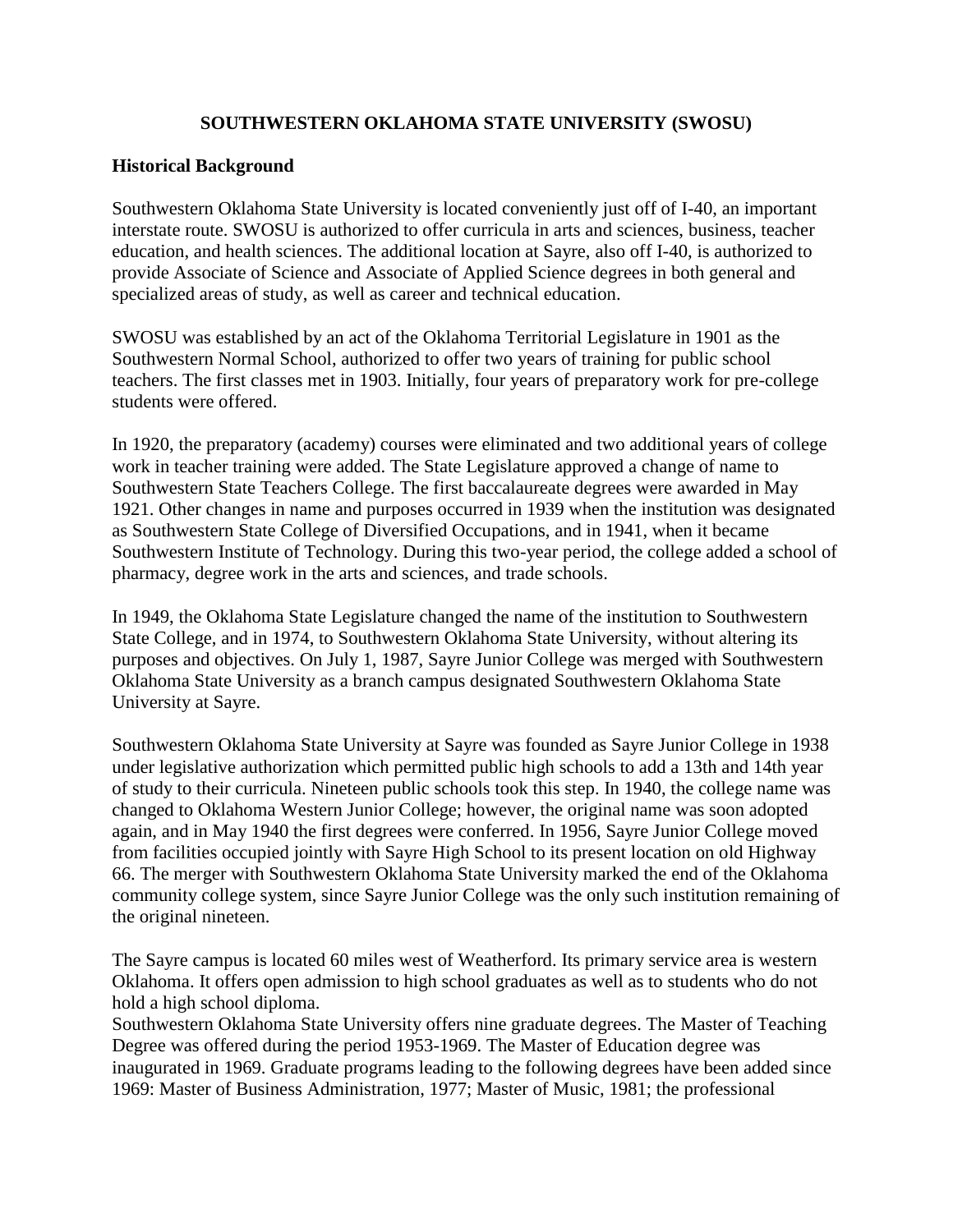doctorate, the Doctor of Pharmacy (PharmD), 1998; the Master of Science in Management, 2007; the Master of Science in Community Counseling, 2009; the Master of Science in Healthcare Informatics and Information Management, 2014; the Specialist in Education (Ed.S.), 2015; and the Master of Science in Nursing in 2016.

# **SWOSU Mission, Values, and Vision**

Southwestern Oklahoma State University is one of twenty-five institutions in the Oklahoma State System

of Higher Education (Oklahoma Constitution, Article XIII-A, Section 1). The Oklahoma State Regents for Higher Education is the legal structure for public education at the collegiate level and is the coordinating board of all state institutions for higher education. Southwestern is one of six state supported regional universities governed by the Regional University System of Oklahoma. Southwestern Oklahoma State University provides access to higher education for all individuals without discrimination on the basis of race, national origin, gender, or disability status.

*The mission of Southwestern Oklahoma State University, a member of the Regional University System of Oklahoma, is to provide educational opportunities, research, scholarly and creative activities, and service in a safe, accessible, nurturing learning environment that meets the needs of the state and region and contributes to the educational, economic, and cultural environment. SWOSU provides traditionally strong programs of study leading to a variety of degrees, from associate to doctoral degrees. The University's areas of study, nationally accredited programs, general education curriculum, service and experiential learning activities, and participation in student activities and organizations provide students with opportunities to obtain skills, knowledge, and cultural appreciation that promote achievement by students and alumni.* 

SWOSU confirmed its values with its stakeholders.

• We value our standing as a premier Oklahoma institution of higher education that meets the needs of the state and the region by providing accessible, affordable, high-quality associate's, bachelor's, master's, and professional degree programs.

• We are committed to high standards for instruction, administrative services, research, scholarly and creative activities, and service to the university and community

- Our faculty, staff, and administration are committed to fostering a safe, healthy, and diverse intellectual, cultural, and social environment for student success.
- We are dedicated to the economic stability and growth of our region, and we cherish our role as a center for arts, culture, science, and technology.

• We guide our actions by fairness, honesty and integrity as we meet our obligations through wise use of the financial and natural resources entrusted to us.

As a premier university responding to an ever-changing world, SWOSU will provide an environment for faculty, student and graduate success and public service through a variety of elements:

- Innovative and accessible academic programs;
- Student activities and opportunities;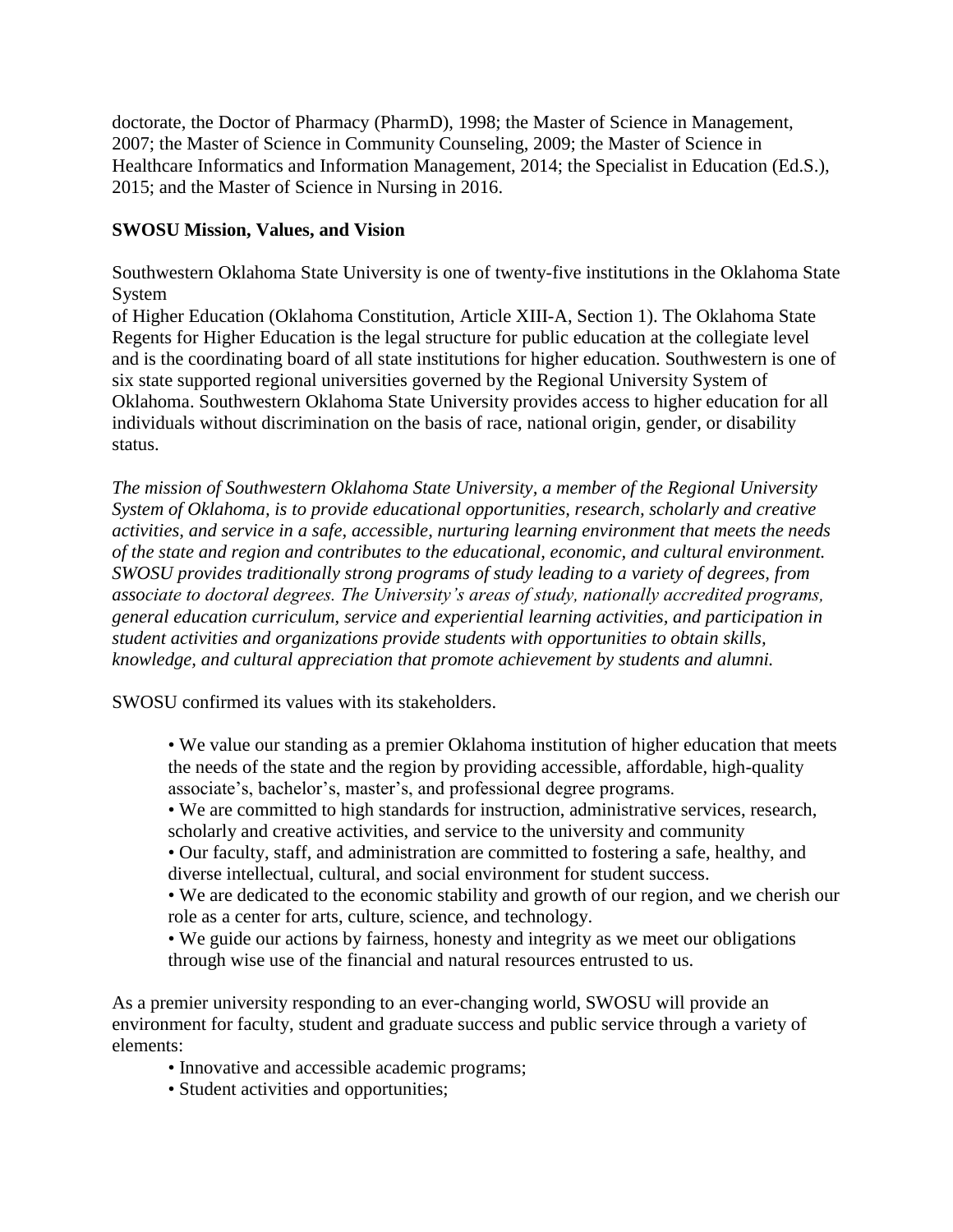- Cultural inclusion and diversity;
- Expanded international programs, opportunities for international students, and promotion of global awareness;
- Community and private sector partnerships that benefit students, faculty and staff and the community;
- Student and faculty research, scholarly, and creative activities that expand bodies of knowledge and enhance quality of life;
- Activities and investments that promote ethical, intellectual, professional, and personal growth;
- Promotion of university and community health and wellness;
- Commitment to advancing and maintaining technologies that optimizes university Operations and classroom and student distance learning;
- Management of our financial resources and establishment of new avenues to support and preserve quality programs; and
- •Expansion of alumni relations, recognition, partnerships and support.

Southwestern Oklahoma State University at Sayre enables the university to focus its mission to provide lower division programs and educational opportunities in higher education.

# **DEPARTMENT OF EDUCATION MISSION STATEMENT**

**Vision**: To provide the necessary background in professional education for the development of competencies which will contribute to successful teaching, administration, and supervision in the elementary and secondary schools in our state, region, and nation.

**Mission**: To prepare and sustain exemplary teachers, counselors, and administrators with an emphasis on meeting the diverse needs of students, scholarship, diverse clinical experiences, and effective classroom techniques.

Our goals include:

- Provide students with appropriate experiences in teaching, human growth and development, educational psychology, content, methods and materials, and directed observation and field practicum.
- Develop emerging teachers through modeling, mentorship, collegiality, and observation and student teaching in cooperating public schools.
- Upon graduation from the initial or advanced programs, these professionals will possess the content/pedagogical expertise, disposition to improve educational practices, and the social/psychological preparation needed to function effectively in a global environment.

These efforts will be accomplished through the conceptual framework of Experienced Based Teacher Education (EBTE). The acronym represents an emphasis on: Exemplary university classroom experiences, Best practice field experiences, Teacher education cohort experiences and Education related service learning experiences.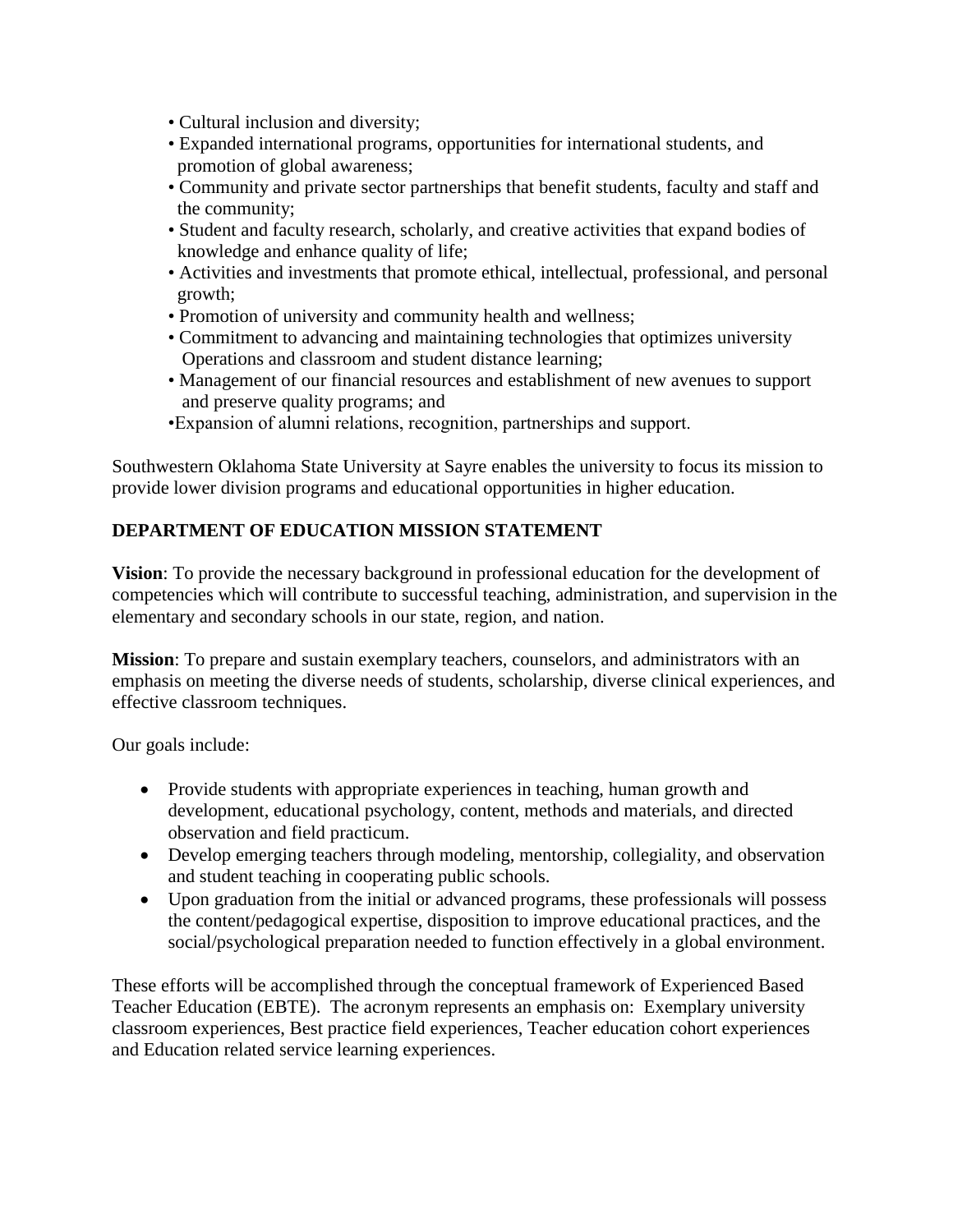# **ADMISSION TO THE DEPARTMENT OF EDUCATION**

A student must apply for admission to the program in the Department of Education Chair's office. Normally, this is accomplished in the sophomore year concurrently with enrollment in Foundations of Education. A student is permitted to take professional education and methods courses including elementary specialized courses only after being admitted to the Department of Education. Transfer students may request a one-semester temporary permit to enroll in restricted courses provided they have at least a 2.50 overall grade point average.

Admission to the Department of Education is by approval of the Admission and Retention Committee. A student, to be approved, must meet the following requirements:

- 1. Complete appropriate admission forms and portfolio and submit them to the chair of the Elementary/Secondary Education department. Applicants must include a current transcript.
- 2. Achieve an overall grade point average of not less than 2.50 in all work attempted.
- 3. Successful interview with the Teacher Education Admission Committee.
- 4. Provide evidence of adequate reading, writing, and verbal communication skills as demonstrated by appropriate coursework.
- 5. Passage of the Oklahoma General Education Test (OGET) is required.
- 6. Completion of at least 30 semester hours.
- 7. Complete the two three-hour credit courses ENGL 1113 and ENGL 1213 with a minimum grade of C in each course.
- 8. Demonstrate expressed interest in teaching by prior experience and activities.
- 9. Complete EDUC 2113 Foundations of Education (including 30 hours of public school observation) with a minimum grade of C.
- 10. Completion of Portfolio Level 1 and Level 2.
- 11. Completion of Criminal History Disclosure Statement.
- 12. Completion of Plan of Study/Advisor Recommendation with signature of student and advisor.

Permission to enroll in restricted courses, e.g., Professional Education and identified subject content methods courses, requires formal admission to the Department of Education or a special enrollment status granted by the Department of Education Chair.

If an applicant is denied admission, re-application can be made upon removal of deficiencies. All appeals are initiated by the student and are forwarded to the Department of Education Chair's Office for presentation to the Admission/Retention Committee. In order to continue in a teacher education program, a student must maintain a standard equal to that which permitted admission. The Department of Education monitors each student on a semester basis from the point of admission according to previously stated criteria. Those students who fail to maintain standards which permitted admission are informed through written correspondence from the chair, admission and retention, regarding options at their disposal, e.g., probation and/or suspension.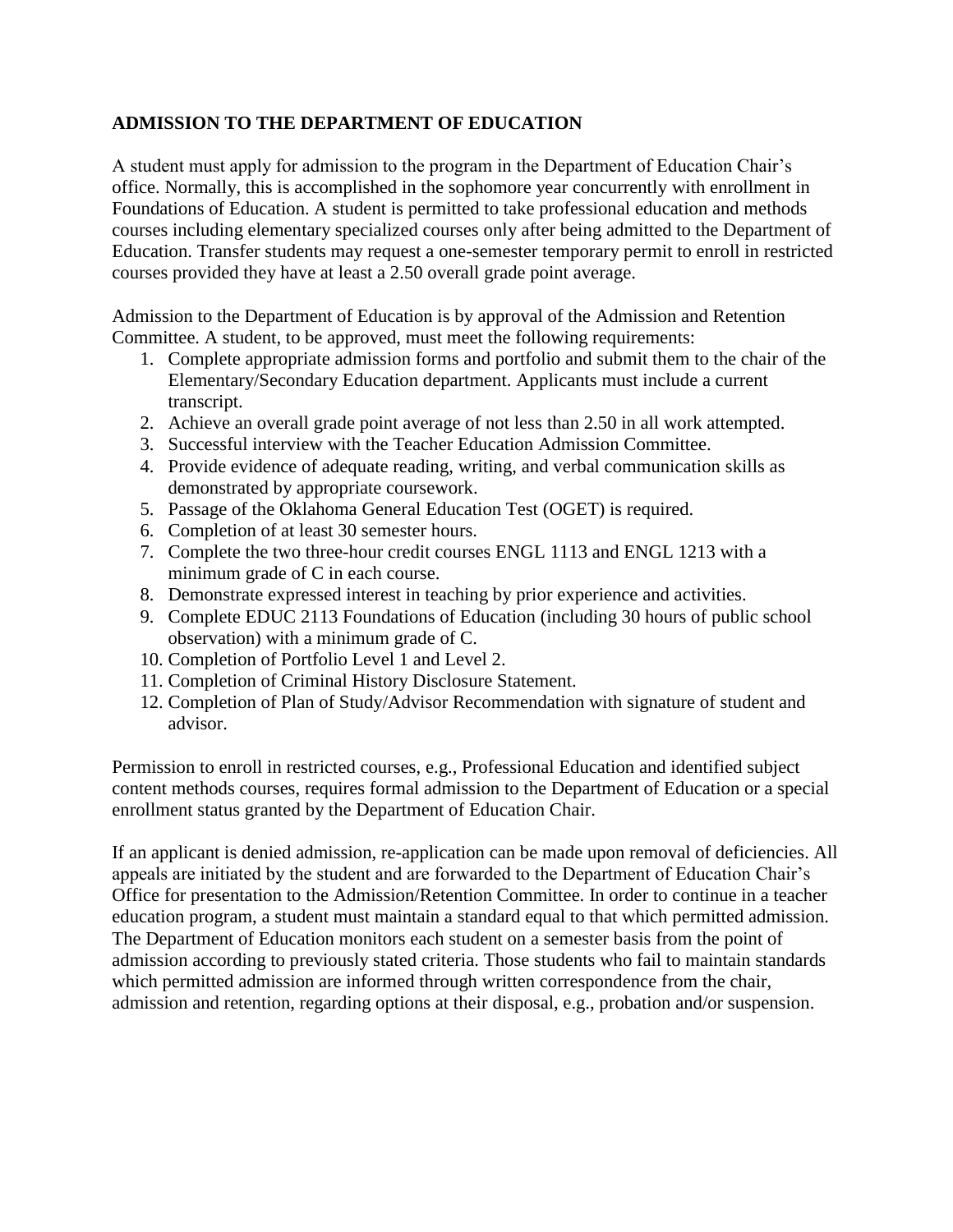# **ADMISSION TO THE PROFESSIONAL SEMESTER**

(The professional semester includes the four-week block and twelve-week teacher candidacy experience.)

A teacher candidate must meet all requirements and apply for admission to the professional semester prior to the beginning of that semester after meeting in person with the Coordinator of Field Experiences. The application may be found

at:http://www.swosu.edu/academics/education/teacher-candidate-app.aspx.

Admission to the professional semester is achieved by meeting the following qualifications:

- 1. Attend the Teacher Candidacy Application and Level 3 Portfolio meeting the semester prior to the professional semester.
- 2. After attending this required meeting or meeting with the Coordinator of Field Experiences, complete the SWOSU Teacher Candidate Application at this link: [http://www.swosu.edu/academics/education/teacher-candidate-app.aspx.](http://www.swosu.edu/academics/education/teacher-candidate-app.aspx)
- 3. Currently be a student in good standing and admitted to the Department of Education.
- 4. Completion of the pre-professional sequence of coursework in the Department of Education.
- 5. Completion of at least three-quarters of the major coursework, including the methods course in the major (Secondary only).
- 6. Achieve an overall grade point average of not less than 2.50 in all work attempted.
- 7. Completion of the Level I, Level II and Level III Portfolio. (Information on portfolios is available in the Field Experiences Office.)
- 8. Three requests for teacher candidacy placement which do not include sites where the candidate has relatives on the faculty at the school. Proximity of the requested site to the University will be a priority consideration.
- 9. The candidate must meet the requirements of the cooperating school and SWOSU. Each teacher candidate is required to purchase a Teacher Candidate Notebook, which contains the requirements for the teacher candidacy, criteria for evaluation, areas of expected performance, and portfolio requirements.

# **ADMISSION TO THE TEACHING PROFESSION**

Admission to the teaching profession is achieved through application and qualification for teacher certification. All applications for initial teacher certification require a university recommendation from the Certification Coordinator in SWOSU's Department of Education after successful completion of the education degree coursework and all required state certification exams. Upon completion of all requirements, candidates notify the SWOSU Department of Education Certification Coordinator by completing the online Recommendation Request for Teacher Certification form at this link:

[http://www.swosu.edu/academics/education/certification/recommendation-request.aspx.](http://www.swosu.edu/academics/education/certification/recommendation-request.aspx) Candidates will be notified by email when their recommendation is made at which time candidates will process their application online with the Oklahoma State Department of Education Single Sign On System at this link: https://sdeweb01.sde.ok.gov/SSO2/Signin.aspx. Requirements for university recommendation for teacher certification include: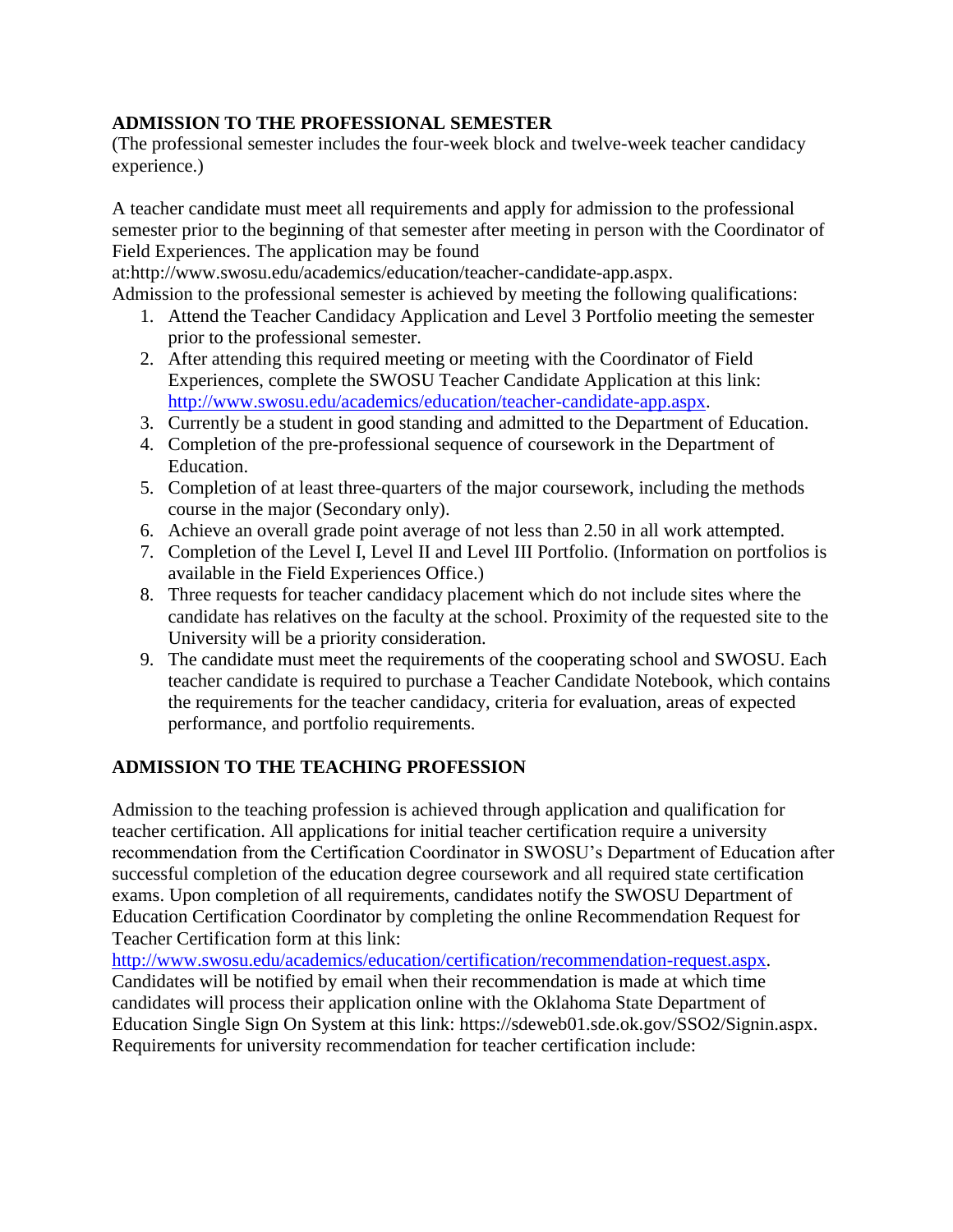- 1. Completion of the Oklahoma General Education Test (OGET); the Oklahoma Professional Teaching Examination (OPTE); and the Oklahoma Subject Area Tests (OSAT) in the area of the candidate's major.
- 2. Retention/graduation grade point average of 2.50 or higher.
- 3. Completion of the approved degree program in teacher education.
- 4. Attainment of novice foreign language proficiency (Contact DOE Chair's or Certification office for details.)
- 5. Successfully complete a professional portfolio (Level IV.) (Contact the DOE Field Experiences office for details.)
- 6. Removal of all holds on the candidate's SWOSU account.

# **CONCEPTUAL FRAMEWORK**

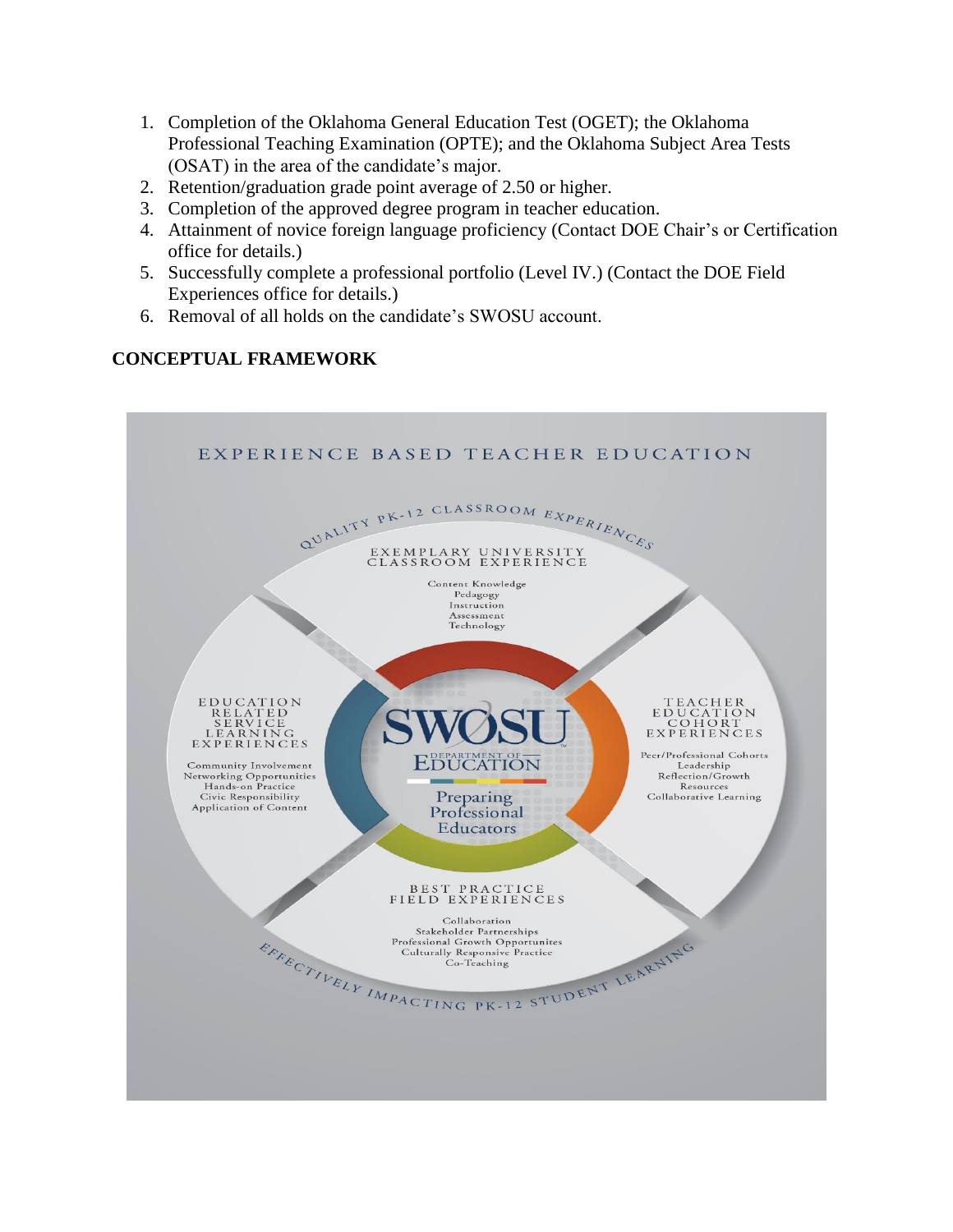Experience Based Teacher Education (EBTE), the conceptual framework for the teacher education preparation program, is a program of study that incorporates selected and relevant components of traditional, competency based, and performance based teacher education programs. Major provisions of the EBTE program are: 1) practitioner oriented learning activities; 2) continuously changing and diverse learning environments; 3) selection and sequence of activity progressions via the knowledge, understanding, and application categories, and 4) continuous performance evaluation of the candidates and program curriculum. These activities are designed to produce graduates who demonstrate:

- Critical thinking and mastery of subject content.
- Effective communication skills.
- Exemplary practices for instructional planning, delivery, and assessment.
- Global awareness with the ability to accommodate diverse learning populations.
- Ethical, moral and professional responsibility.
- Collaborative relationships with colleagues, parents, and community stakeholders.

The pedagogical basis for EBTE, first developed over a quarter century ago, is grounded in the educational theory of such notable philosophers as Dewey (1938) and Piaget (1970). Both viewed experiential education as playing a vital role in the teaching/learning process. They agreed educational experiences should be relevant and student-centered. Bloom's (1956) research provides the basis for developing experiences that not only require content knowledge and promote higher level thinking skills but also foster favorable dispositions. Course outcomes for teacher education typically reflect cognitive, affective, and psychomotor objectives found in his theory. Schulman (1987) maintains that content mastery is an essential element of effective teaching, a premise which is a foundation of EBTE. The theories of Dewey (1933), Goodlad (1994) and Posner (2000) support the unit's philosophy of reflection and continuous improvement, not only personally but programmatically. Goodlad (1994) emphasized the importance of developing students who will be autonomous, lifetime learners, ethical and embrace diversity. Hunter's (1982) theory emphasizes the importance of content mastery, varied teaching styles, modeling, guided and independent practice which are important components of EBTE. Integration of technology, understanding diverse learners and using portfolios to document progress are fundamental characteristics of teacher education at SWOSU supported by Danielson (1996) and others. The need for extensive field experience is another key element of EBTE, supported by scholars such as Dewey, Posner, McIntyre (1996) and Moore (2003). These divergent field experiences offer candidates authentic opportunities to apply theoretical knowledge acquired at SWOSU DOE to the practical reality of teaching in PK-12 classrooms.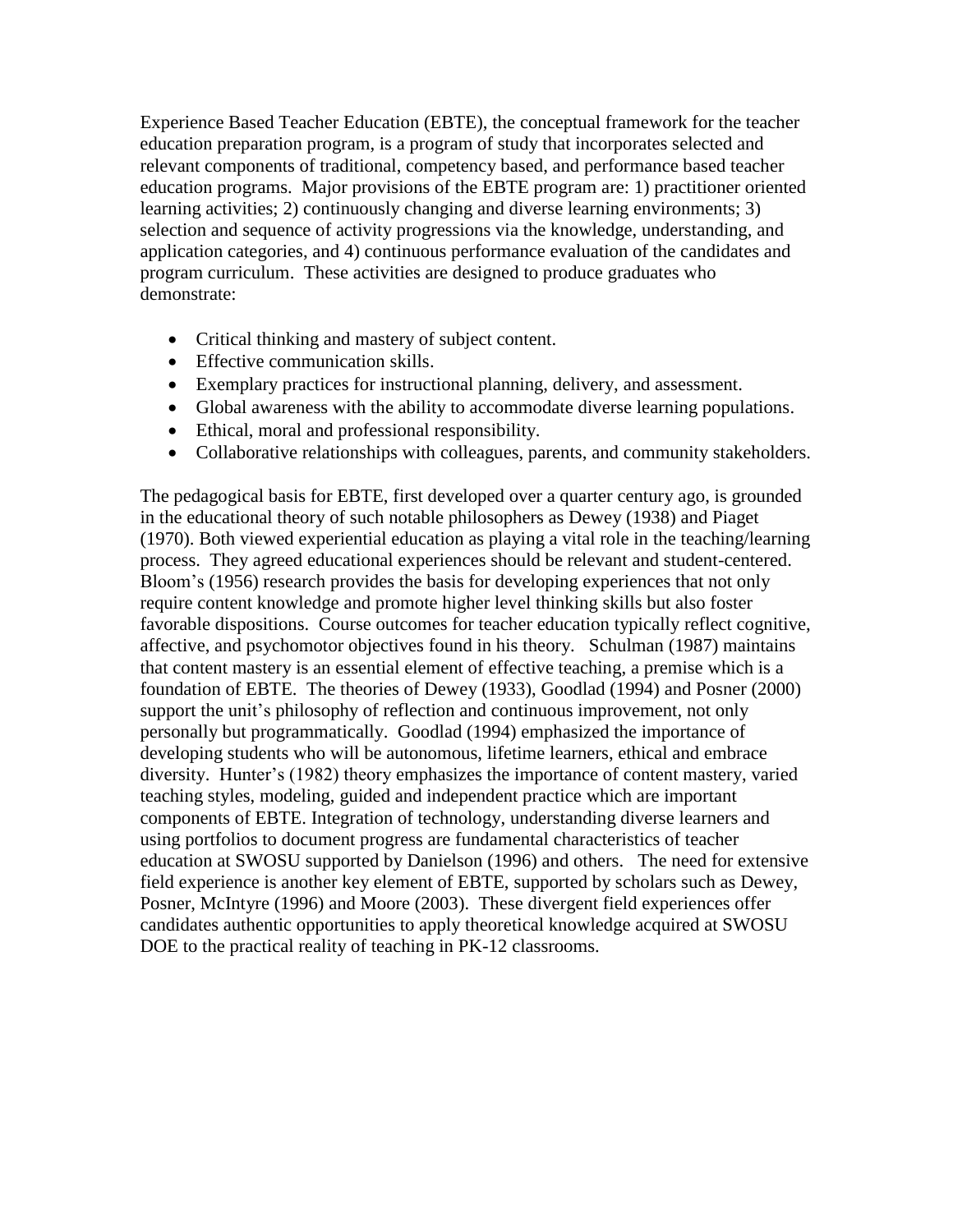# **FIELD EXPERIENCES REQUIRED FOR INITIAL PROGRAMS**

| <b>Department of Education</b>                         | <b>Course Prefix, Number</b> | $#$ of FE      |
|--------------------------------------------------------|------------------------------|----------------|
| <b>Course Name</b>                                     |                              | hours          |
|                                                        |                              |                |
| Exploring the Child's World                            | <b>ECED 4483</b>             | 15             |
| Guidance for Preschool Children                        | <b>ECED 4533</b>             | 30             |
| Practicum in Early Childhood                           | <b>ECED 4612</b>             | 32             |
| The Expressive Arts                                    | <b>ECED 4463</b>             | 15             |
| Foundations of Education                               | <b>EDUC 2113</b>             | 30             |
| <b>CMM Math Elementary Teachers</b>                    | <b>ELEM 3513</b>             | 16             |
| Teaching Science in Elementary School                  | <b>ELEM 4352</b>             | 16             |
| Principles of Teaching Elementary                      | <b>ELEM 4833</b>             | 5              |
| Principles of Teaching Secondary                       | <b>SECED 4823</b>            | 5              |
|                                                        |                              |                |
| <b>Music Methods for Elem Teachers</b>                 | <b>MUSIC 3202</b>            | $\overline{3}$ |
| Elem/Sec General Music                                 | <b>MUSIC 4302</b>            | 15             |
| Diagnostic Practices in Teaching Reading               | <b>RDNG 4443</b>             | 14             |
| <b>Exceptional Children</b>                            | <b>SPCED 3132</b>            | 5              |
| Foundations of Mild/Moderate Disabilities              | <b>SPCED 3213</b>            | $14 - 20$      |
| Procedures for Teaching M/M Intellectual Disabilities  | <b>SPCED 3312</b>            | 6              |
| Assessment, Diagnosis, Evaluation of Exceptional Child | <b>SPCED 3432</b>            | $14 - 20$      |
| Special Education Practicum - Mild/Moderate            | <b>SPCED 4821</b>            | 24             |
| Collaboration & Planning in Special Education          | <b>SPCED 4862</b>            | 6              |
| <b>Teaching HS English</b>                             | <b>ENGL 4675</b>             | 30             |
| <b>Teaching Secondary Math</b>                         | <b>MATH 4933</b>             | 30             |
| Teacher's Course in Science                            | <b>SECED 4843</b>            | 30             |
| Teacher's Course in Social Science                     | SOCSC-4133                   | 30             |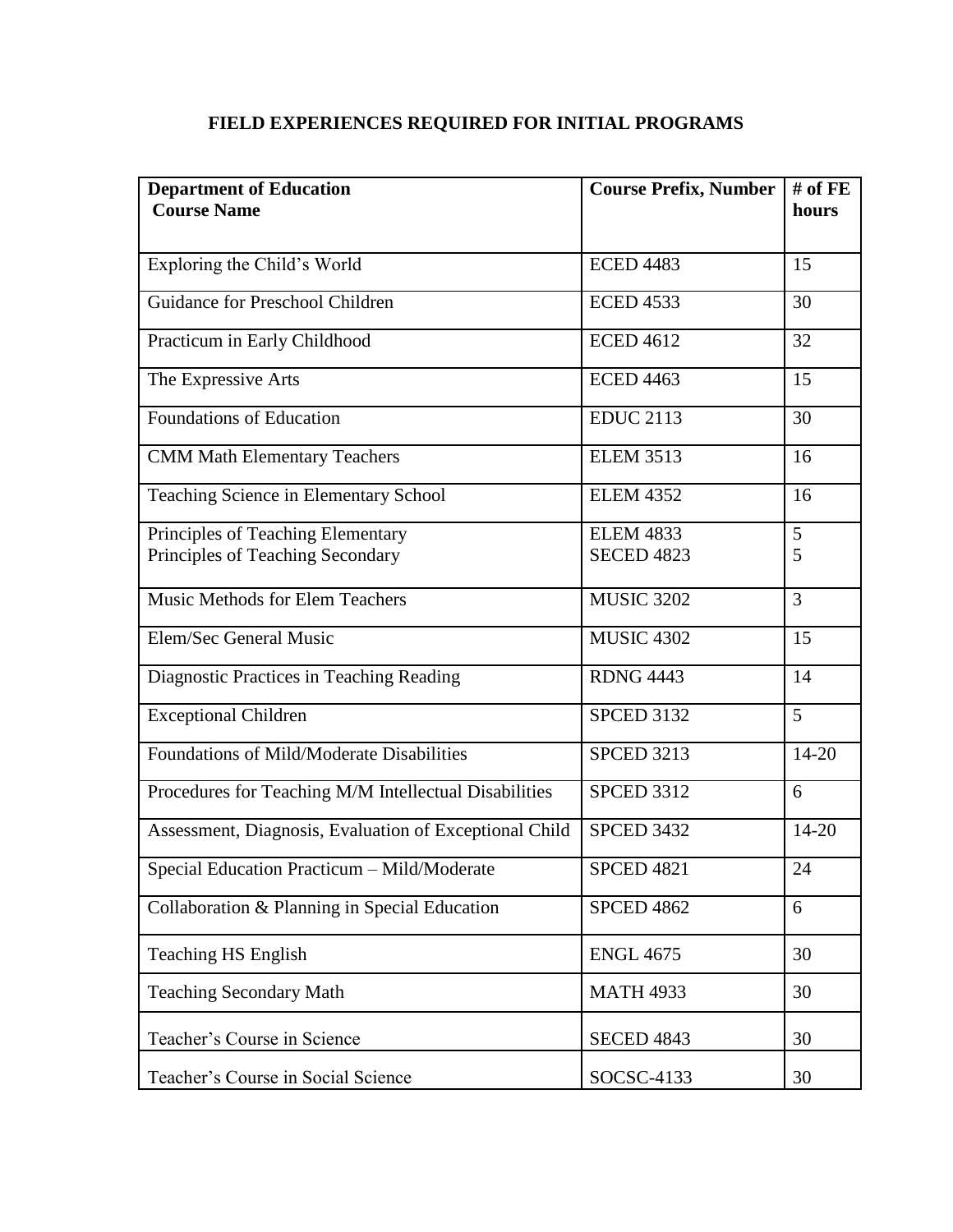# PATH TO THE TEACHING **PROFESSION**



OGET--Oklahoma General Education Test (pass before admission to Dept. of Education) OSAT--Oklahoma Subject Area Test (semester before student teaching) OPTE--Oklahoma Professional Teaching Examination (student teaching semester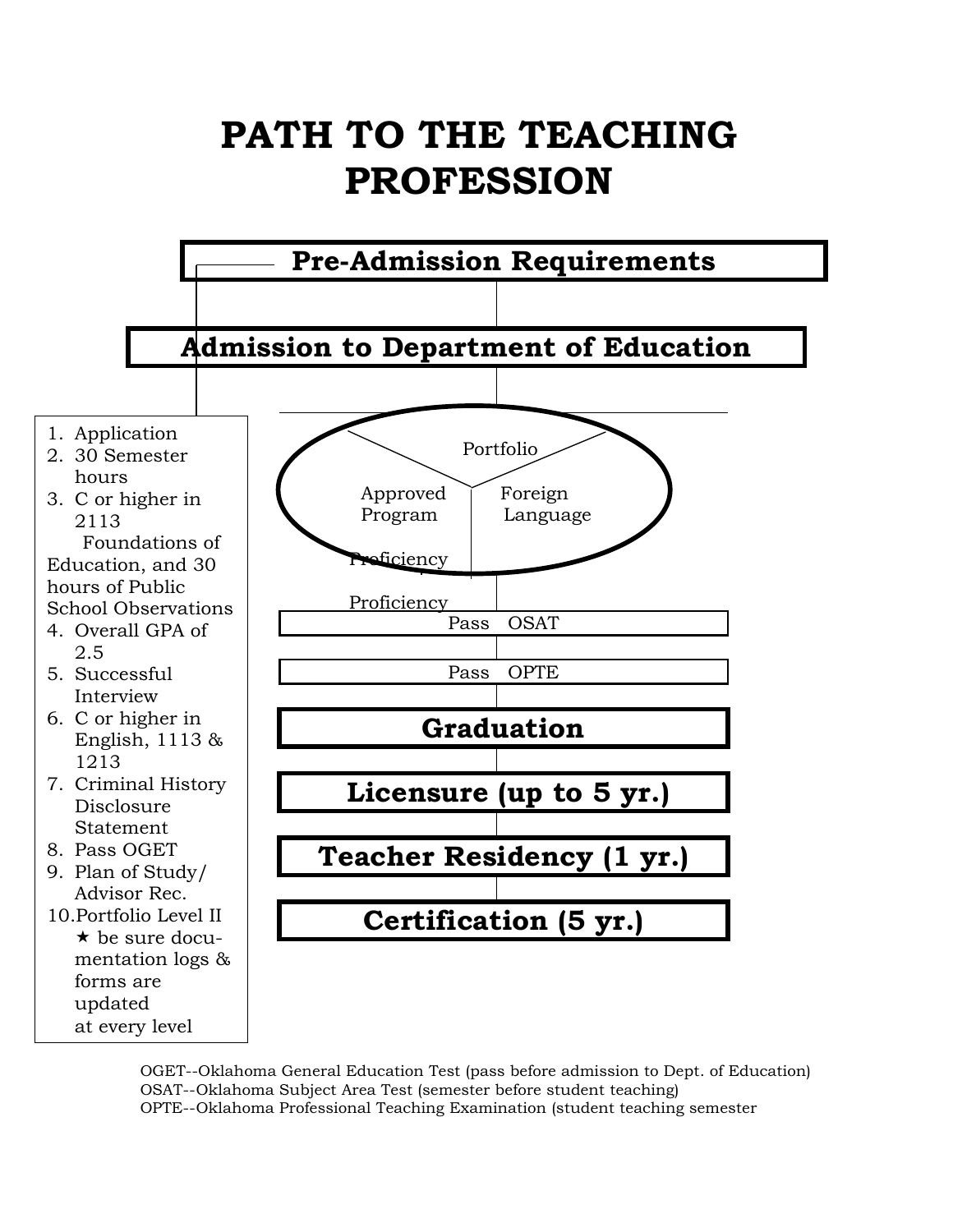# **DEPARTMENT OF EDUCATION PROGRAMS**

At SWOSU, education degrees are based upon the conceptual framework of Experienced Based Teacher Education (EBTE). Candidates seeking degrees for any field, from early childhood education to secondary education, to Masters level programs are provided the opportunity to gain field experience in their specialty. EBTE augments the skills and knowledge required for success, as candidates observe and participate in settings to prepare them to be effective educational professionals. We encourage you to visit with current students as you make your decision regarding which program to choose. Also, contact your advisor any time you have questions or need support in any way.

# **PROGRAMS OF STUDY**

### **Bachelor Degrees in Education**

- Early Childhood Education
- Elementary Education
- Special Education
- Secondary Education
	- o English
	- o History
	- o Math
	- o Natural Science
	- o Art

# **Master Degrees**  MASTER OF EDUCATION

- Educational Administration
- Special Education
- Early Childhood
- Elementary
- Kinesiology (Health  $&$  Physical Education)
- Math
- Natural Sciences
- Reading Specialist
- Social Sciences
- School Counseling
- School Psychometry
- School Psychology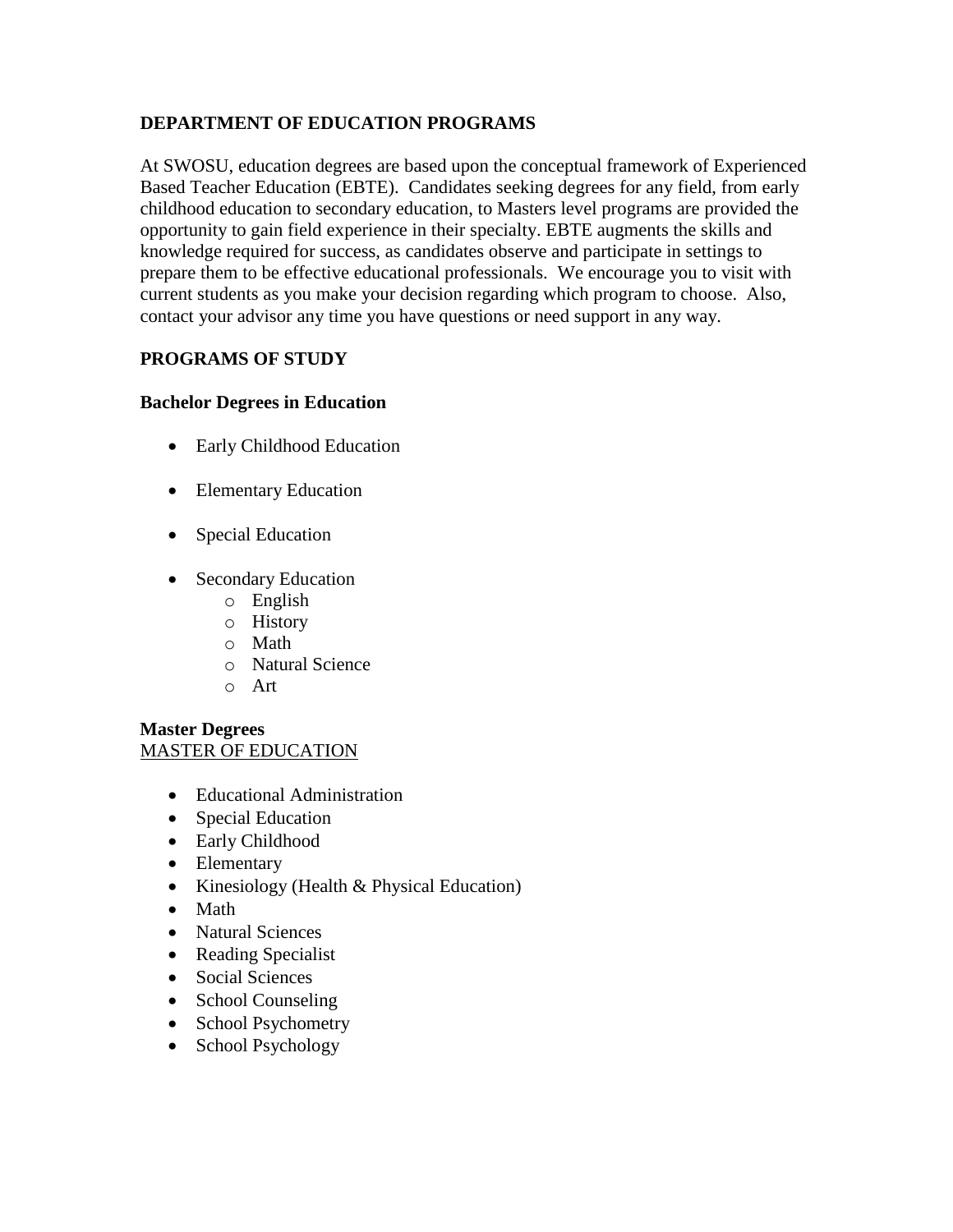# **DEPARTMENT OF EDUCATION PHILOSOPHY, PROFESSIONAL COMMITMENTS, & DISPOSITIONS**

A philosophy of modeling exemplary teaching with a focus on the student and student learning are hallmarks of the teacher education preparation program at SWOSU. There is a conscious effort throughout the program to establish an open process for the improvement of teacher education for the benefit of children and youth. This process clearly establishes how teachers are being educated. EBTE has been developed as a result of many years of study and revision. The emphasis is on the improvement of both instruction and the professional educator, not only to be an exemplary educator but also to be a servant leader.

Pre-service education experiences for the teacher should recognize the potential teacher's own needs and desires, and there must be a major thrust to provide those experiences necessary to assure that the beginning professional teacher has the knowledge, skills, and dispositions important for the teacher's success as well as student success.

To strengthen the Experience Based concept and to coordinate fully with the current professional standards, dispositions such as personal integrity, honesty, fairness, altruism, respect, professional behavior, team skills, responsibility, compassion, and open mindedness are integrated into classroom activities and are included in the course syllabi. Professional education students in their observation field experience have a firsthand opportunity to use acquired dispositions in a classroom setting with student learners, cooperating teachers, administrators, and parents. Having these attributes assures a pleasant, professional, and successful student teaching experience and a promising teaching career as well.

# **PROFESSIONAL EDUCATION STANDARDS**

The unit has adopted the 2013 Interstate Teacher Assessment and Support Consortium (InTASC) Model Core Teaching Standards as approved by the State Department of Education, the Oklahoma Board of Education, the Office of Educational Quality and Accountability, and the Oklahoma State Regents for Higher Education. These standards provide the structure for the professional education courses at SWOSU. The InTASC Standards are:

**Standard #1: Learner Development**. The teacher understands how learners grow and develop, recognizing that patterns of learning and development vary individually within and across the cognitive, linguistic, social, emotional, and physical areas, and designs and implements developmentally appropriate and challenging learning experiences.

**Standard #2: Learning Differences**. The teacher uses understanding of individual differences and diverse cultures and communities to ensure inclusive learning environments that enable each learner to meet high standards.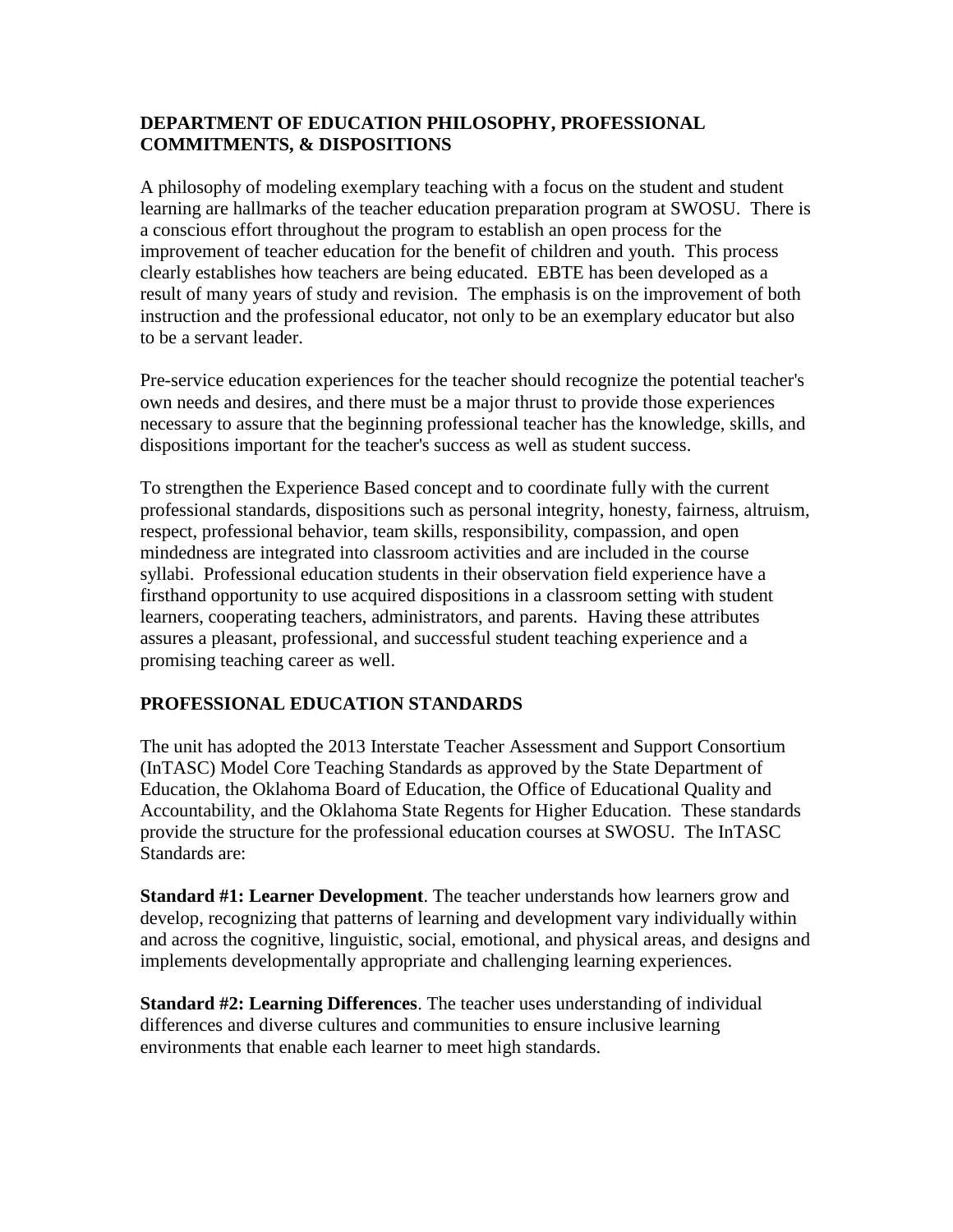**Standard #3: Learning Environments**. The teacher works with others to create environments that support individual and collaborative learning, and that encourage positive social interaction, active engagement in learning, and self-motivation.

**Standard #4: Content Knowledge.** The teacher understands the central concepts, tools of inquiry, and structures of the discipline(s) he or she teaches and creates learning experiences that make the discipline accessible and meaningful for learners to assure mastery of the content.

**Standard #5: Application of Content.** The teacher understands how to connect concepts and use differing perspectives to engage learners in critical thinking, creativity, and collaborative problem solving related to authentic local and global issues.

**Standard #6: Assessment.** The teacher understands and uses multiple methods of assessment to engage learners in their own growth, to monitor learner progress, and to guide the teacher's and learner's decision making.

**Standard #7: Planning for Instruction.** The teacher plans instruction that supports every student in meeting rigorous learning goals by drawing upon knowledge of content areas, curriculum, cross-disciplinary skills, and pedagogy, as well as knowledge of learners and the community context.

**Standard #8: Instructional Strategies.** The teacher understands and uses a variety of instructional strategies to encourage learners to develop deep understanding of content areas and their connections, and to build skills to apply knowledge in meaningful ways.

**Standard #9: Professional Learning and Ethical Practice.** The teacher engages in ongoing professional learning and uses evidence to continually evaluate his/her practice, particularly the effects of his/her choices and actions on others (learners, families, other professionals, and the community), and adapts practice to meet the needs of each learner.

**Standard #10: Leadership and Collaboration.** The teacher seeks appropriate leadership roles and opportunities to take responsibility for student learning, to collaborate with learners, families, colleagues, other school professionals, and community members to ensure learner growth, and to advance the profession.

# **SPECIALIZED PROFESSIONAL ASSOCIATIONS**

Also contributing to the EBTE knowledge base are the national standards of several specialized professional associations (SPAs). These standards have been integrated into the teacher education preparation curriculum since the last unit accreditation. All teacher education faculty must specify in their course syllabi which InTASC and SPA standards will be addressed. The course content is aligned to standards from the following professional associations: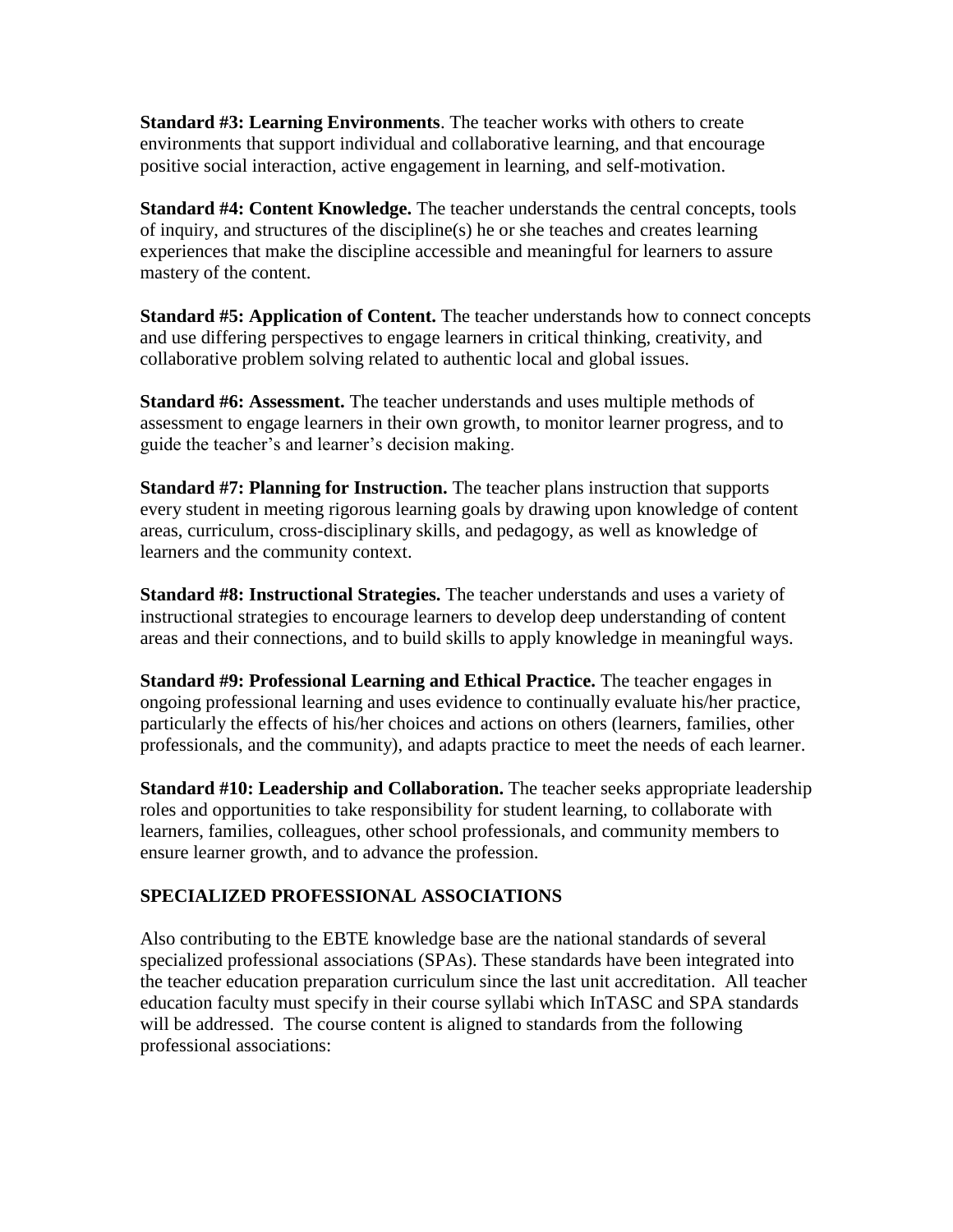- Early Childhood National Association for the Education of Young Children (NAEYC)
- Education Administration Educational Leadership Constituent Council (ELCC)
- Elementary Association for Childhood Education International (ACEI)
- Health and Physical Education **–** SHAPE America (formerly NASPE)
- Language Arts The National Council of Teachers of English (NCTE)
- Mathematics National Council of Teachers of Mathematics (NCTM)
- Media & Technology International Society for Technology in Education (ISTE)
- Music National Association of Schools of Music (NASM)
- Natural Sciences National Science Teachers Association (NSTA)
- Reading The International Reading Association (IRA)
- School Psychology National Association of School Psychologists (NASP)
- Social Sciences The National Council for the Social Studies (NCSS)
- Special Education Council for Exceptional Children (CEC)

# **SWOSU DEPARTMENT OF EDUCATION'S SHARED VISION**

The conceptual framework has evolved significantly in an attempt to assimilate national and state standards. While the acronym and logo continue to be displayed prominently on campus, it has become increasingly important to communicate this evolution to those directly affected by it: faculty, candidates and educators in the field. The DOE faculty periodically review and comment on proposed changes in the conceptual framework. Comments are also solicited from a variety of P-12 teachers and administrators in the SWOSU service area. A final draft is then approved by the Teacher Education Council and distributed to all faculty across campus. Unit faculty are required to reference the conceptual framework in their course syllabi and spend time during their first class meeting to discuss its implications with the candidates. The training required of all P-12 educators that mentor and supervise student teachers also includes an overview of the conceptual framework.

It is important for the EBTE philosophy to be reflected in all aspects of the initial and advanced levels of the professional education program. As previously mentioned all course syllabi contain a brief synopsis of the conceptual framework and must reference the national standards or state competencies addressed in the course. Faculty are also expected to model best practice for our candidates when it comes to instruction and assessment. The template for course syllabi includes sections for faculty to elaborate on important EBTE elements such as: teaching styles modeled, integration of technology into instruction, field experience requirements, accommodations for diverse learners and use of performance assessment. Both candidate and administrative evaluation of faculty are based, in part, on these criteria. As a result, faculty are held to many of the same expectations used to assess the performance of our candidates. Professional development opportunities for faculty are also provided on a regular basis which reflects the essential components of EBTE.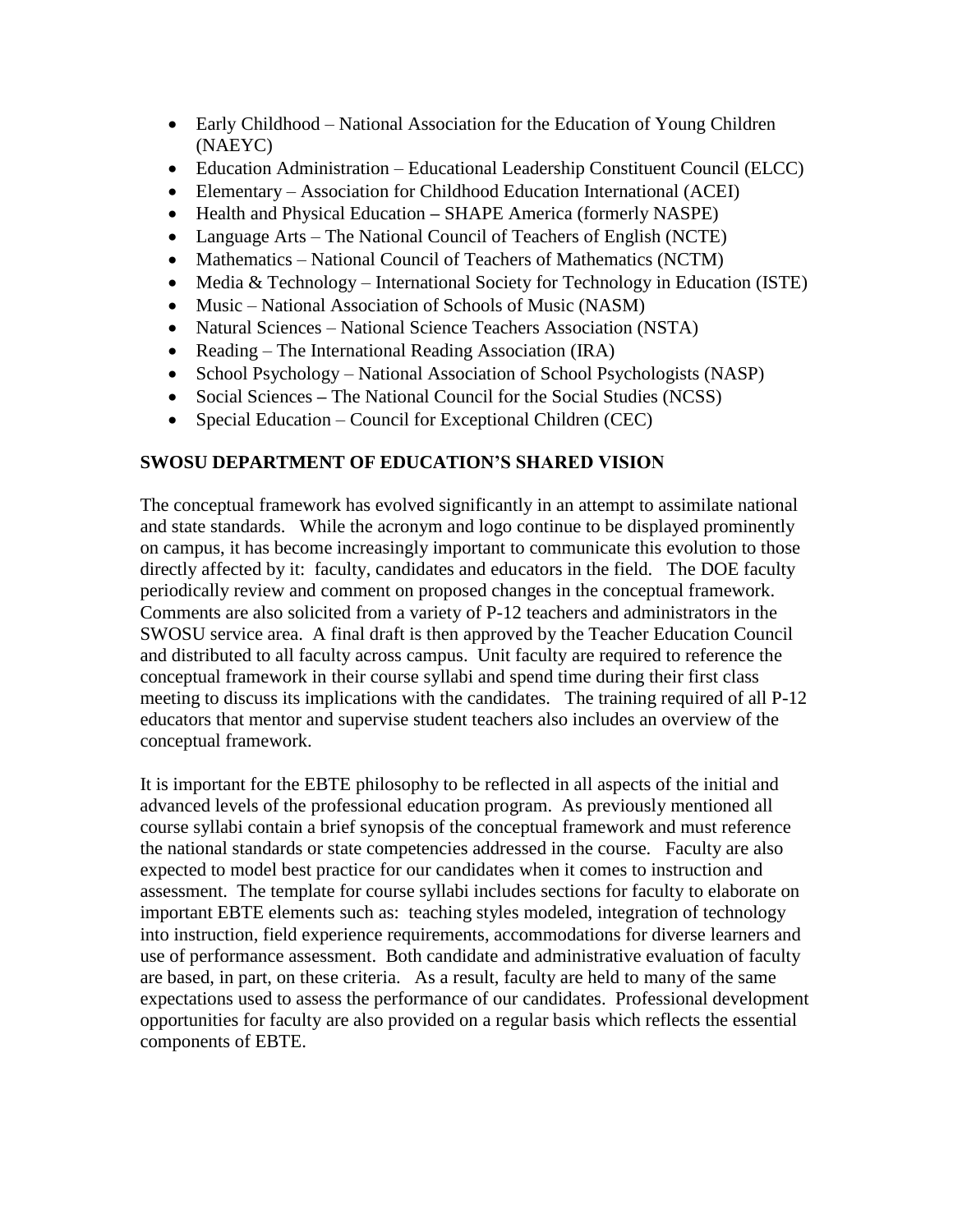# **SWOSU DOE's COMMITMENT TO DIVERSITY**

*Definition of Diversity: 1) Individual Differences – personality, interests, learning modalities, and life experiences and 2) group differences – race, ethnicity, ability, gender identity, gender expression, sexual orientation, nationality, language, religion, political affiliation, and socio-economic background* (InTASC MODEL CORE TEACHING STANDARDS, pg. 21)

The enrollment of minorities (Native American, Black, Hispanic and International) at Southwestern has steadily increased over the last decade. Minority students currently account for 19% of total enrollment on the Weatherford campus and 18% on the Sayre campus. Efforts to recruit minority or underrepresented students are ongoing, such as the SURE-STEP program which seeks to increase enrollment in science, technology, engineering, and mathematics.

We recognize that diversity must be addressed if we are to accomplish our mission of preparing future educators to live and work in a global society. The department is committed to helping faculty and candidates understand how the concept of diversity encompasses not only multi-cultural issues, but also socioeconomic factors, differences in teaching/learning styles and accommodations for special needs populations. All of these have a dramatic impact on student learning.

To ensure that undergraduate candidates have knowledge and understanding of how to teach diverse learners, they are required to take the following courses:

- EDUC 3321 Multicultural/Special Populations
- GEOG 1103 World Cultural Geography
- SPCED 3132 Exceptional Children

Candidates are expected to move beyond the awareness level and are required to plan instruction that takes into consideration not only ethnic diversity but differences in teaching/learning styles.

The Unit's field experience component has been revised to insure all candidates are afforded opportunities to observe and interact in classroom settings with diverse student populations. They are required to observe and interact with students in a variety of rural, suburban and urban schools for 30 hours as part of their first education course (Foundations of Education). This experience must also take place in school districts with small (under 750), medium (750-1,500) and large (over 1,500) enrollments with the approval of the Coordinator of Field Experiences. A total of 60 hours of classroom observation/interaction is required before the candidate enrolls for student teaching. The Coordinator monitors all field experiences up to and including student teaching to insure candidates are exposed to a variety of diverse learners. A Teacher and Teaching Styles Interaction Log has been added to the portfolio requirements as a means of documenting candidate interaction with a variety of teachers and teaching styles.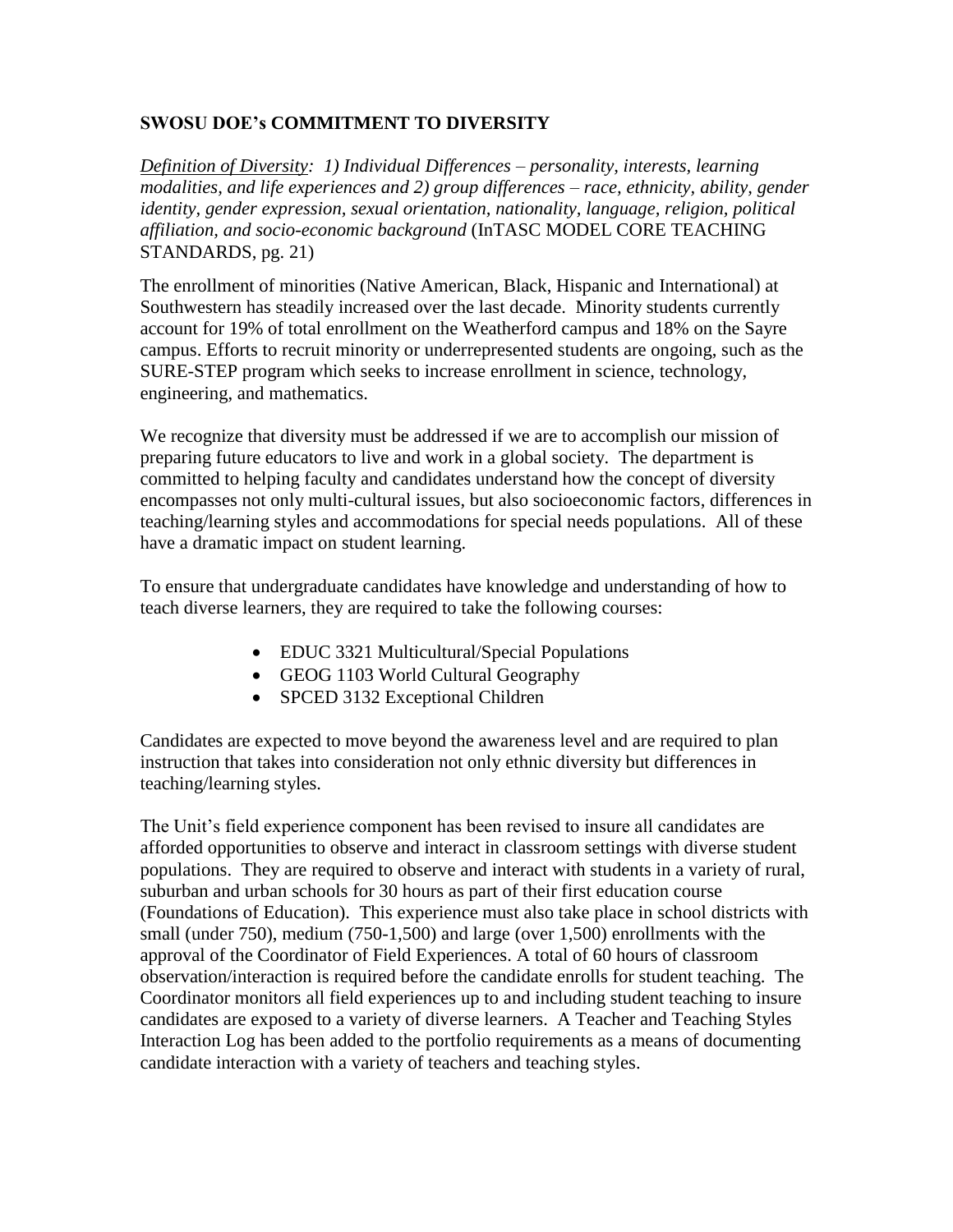# **SWOSU DOE's COMMITMENT TO TECHNOLOGY**

*CAEP's Definition of Technology: The tools and techniques (Standard 1) available through computers, the internet, telecommunications, and multimedia that are used by educator preparation providers (EPPs) for instruction and the input, storing, processing, and analyzing of data in quality assurance systems. Educator candidates should be able to demonstrate that they use technology to work effectively with students to support student learning.* 

Southwestern Oklahoma State University has recognized or you hear all the you're the importance of technology by providing a generous budget to purchase and maintain delivery systems in the form of computers, video projectors, and other electronic devices. With a technology-rich environment on campus and especially in the teacher education unit, students are exposed to technology that will support their instructional techniques as they prepare to enter the teaching profession. The media component in the course syllabi is prominent because the use of technology has been deemed essential to improve of instruction. Faculty must explain in their syllabi how technology will be integrated into their instruction. With very few exceptions, all buildings on campus have one or more computer laboratories that provide faculty and student access to the latest software and Internet resources. A new lab was installed in the Education Building in 2003. Classrooms are equipped with the Internet (either hard-wired or wireless), have video projectors, and other electronic media such as overhead projectors, television monitors, digital cameras and video tape record/players.

All undergraduate students in teacher education are required to take LIBED 3423 Media & Technology and demonstrate proficiency in using computer applications to produce documents, spreadsheets, databases and presentations that will enhance instructional delivery. Candidates develop an online portfolio that serves as the culminating performance assessment. The portfolio is made up of products created by the candidates for class assignments during the semester. The course outcomes are all aligned to the National Educational Technology Standards for Teachers.

#### **ASSESSMENT SYSTEM**

The Unit considers assessment as a dynamic, systematic process that is ongoing and requires periodic revision to insure validity/reliability. The unit has created a comprehensive system by which candidates' knowledge, skills and dispositions are assessed. The data is then analyzed and used to inform program and curricular changes. Both internal and external assessments are used to provide evidence of candidate performance. The conceptual framework performance indicators are the 15 OCTP competencies. Candidates demonstrate that they have met these competencies through their professional portfolios and a system of periodic performance assessments used to gauge the candidates' knowledge, skills, and dispositions. Transition points have been identified for both initial and advanced programs. At each transition point, a decision is made about the candidates' readiness to advance to the next level. This decision is based on multiple data sources. Quantitative data include a minimum grade point average and passing scores on the Oklahoma General Education Test (OGET), Oklahoma Subject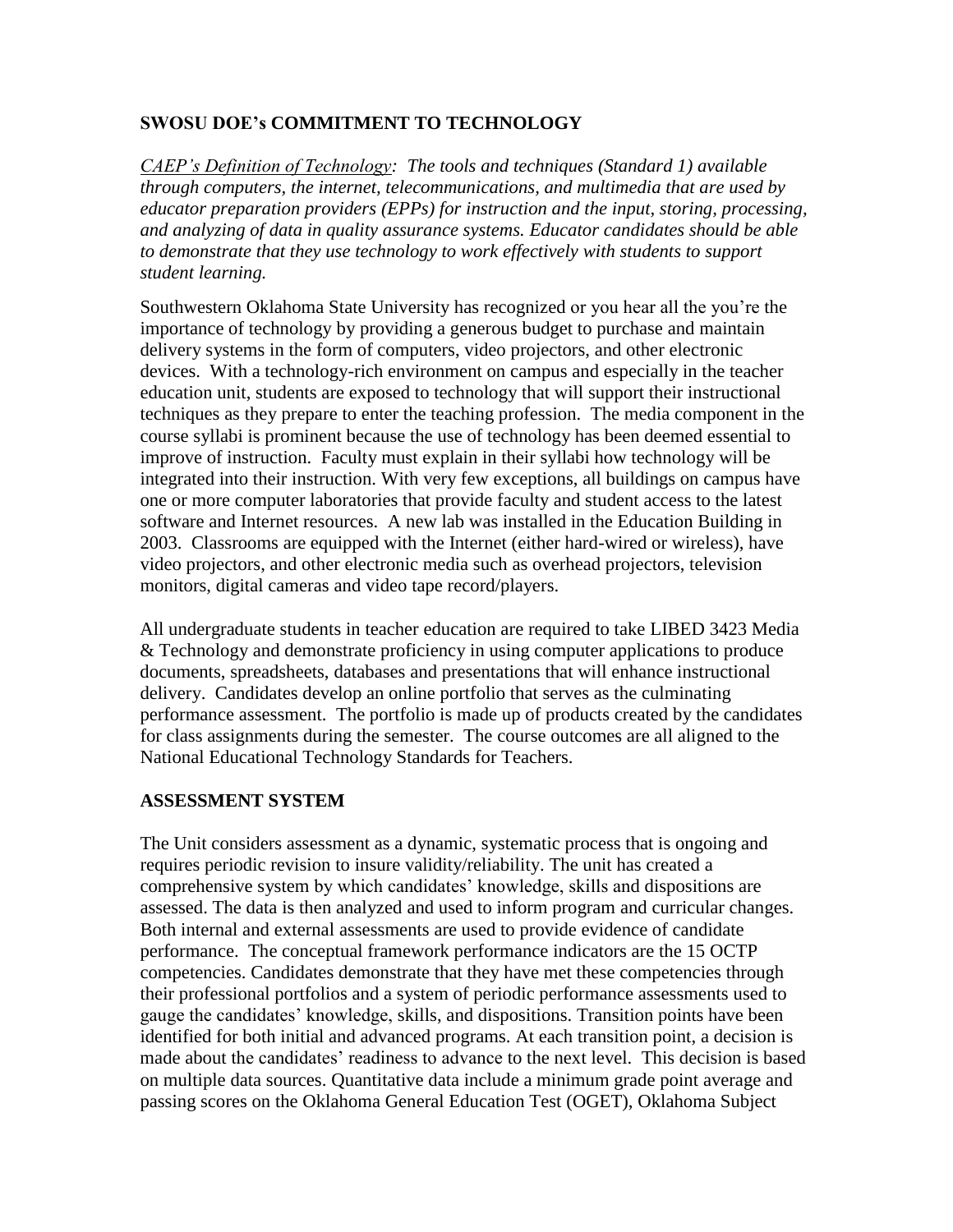Area Test (OSAT) and the Oklahoma Professional Teaching Exam (OPTE). For advanced programs, candidate GPA and/or the Graduate Record Examination provide this data. Qualitative performance assessments include the development of professional portfolios (four levels), with a candidate work sample completed during student teaching serving as the culmination. The results from performance evaluations during student teaching (undergraduate) and practicum/internship evaluations (graduate) are also utilized along with a portfolio in some advanced programs.

The unit also completes an annual Follow-up Study of recent graduates in its programs. At the conclusion of each fall and spring semester, candidates who are completing the program are surveyed with EBTE Self-Assessment Questionnaires and exit interviews conducted by faculty members.

# **ADVISEMENT**

Each student admitted to a degree program is assigned an advisor in his/her major area of interest when the application for admission to a program is approved. Advisors are available to assist students with enrollments and to provide general program information. The student, however, has the final responsibility of insuring that program requirements are met.

| <b>Advisee Expectations and Responsibilities</b> | <b>Advisor Expectations and Responsibilities</b>           |
|--------------------------------------------------|------------------------------------------------------------|
| Understand and accept that you are               | Develop a purposeful relationship with and be an advocate  |
| ultimately responsible for your education        | for their advisees.                                        |
| and your own decisions.                          |                                                            |
| Be prepared when you come to advising            | Inform students of the nature of the advisor-advisee       |
| sessions; be active in your advising session,    | relationship.                                              |
| and ask questions when you have them.            |                                                            |
| Understand and communicate personal              | Assist students in defining and developing expressed       |
| values, goals, and abilities you feel are        | educational, career, and life plans.                       |
| important.                                       |                                                            |
| Provide accurate and truthful information        | Provide timely and accurate educational information.       |
| when speaking with your advisor.                 |                                                            |
| Initiate a purposeful relationship with your     | Promote learning opportunities that will help students     |
| advisor and make appointments when               | define or meet personal goals and plans.                   |
| necessary or when in need of assistance.         |                                                            |
| Keep your local contact information updated      | Assist students in preparing a program plan that is        |
| in My SWOSU, check email regularly, and          | consistent with their abilities and interests.             |
| ask your advisor the best method for             |                                                            |
| contacting them: Email, Phone, etc.              |                                                            |
| Contact your advisor by their preferred          | Monitor and review progress with advisees toward           |
| method to make appointments and to cancel        | educational and career goals.                              |
| appointments which cannot be kept.               |                                                            |
| Learn and understand SWOSU Dept. of Ed           | Interpret and provide rationale for institutional policies |
| policies, procedures, and requirements as        | and procedures and requirements.                           |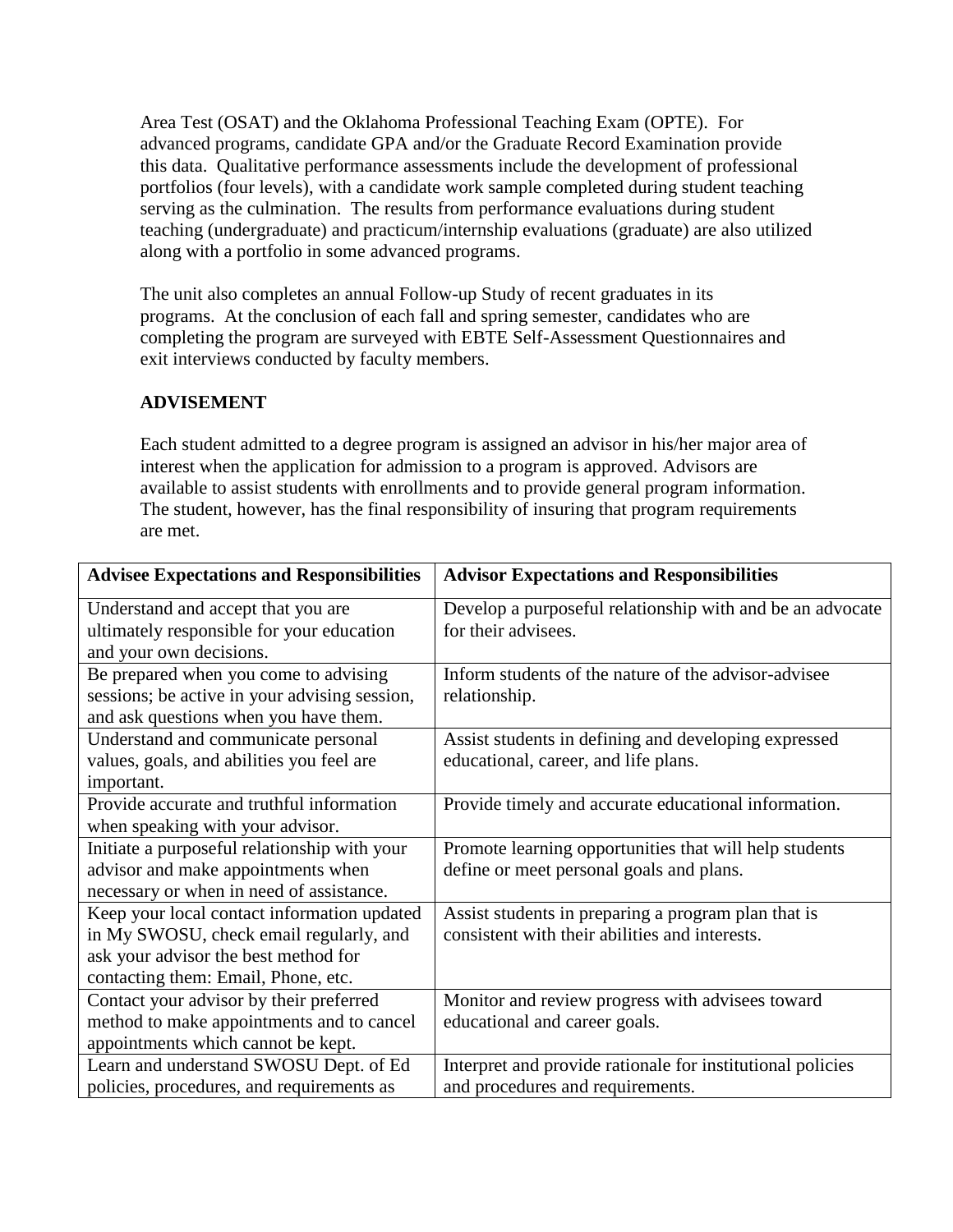| they relate to your academic success and    |                                                           |
|---------------------------------------------|-----------------------------------------------------------|
| program completion.                         |                                                           |
| Follow through on plans of action developed | Inform inquiring students of campus resources and special |
| during advisement sessions.                 | services available to them.                               |

#### **How to get the most out of Advisement**

- 1. Students are required to meet with advisors each term until 60 credit hours are completed, but you should feel comfortable continuing beyond that requirement if you have program specific questions.
- 2. Keep track of your advisement sessions by keeping notes and documents in a folder. Always bring a prepared list of courses and any questions regarding enrollment and your program. Visit the online course schedule in order to prepare.
- 3. Don't be afraid to ask questions!
- 4. Get to know your advisor and take an active role in these conversations.

# **STUDENT ORGANIZATIONS**

The Department of Education at SWOSU has several opportunities for you to become involved in professional and service organizations.

- **Kappa Delta Pi** (KDP), International Honor Society
	- o Faculty Advisor: Dr. Sherri Brogdon
	- o [sherri.brogdon@swosu.edu,](mailto:sherri.brogdon@swosu.edu) 580-774-6825
- **READ** (Gamma Epsilon Alpha Delta) Education Service Fraternity, Co-ed service organization
	- o Faculty Advisor: Mr. Reggy Yount
	- o [reggy.yount@swosu.edu,](mailto:reggy.yount@swosu.edu) 580-774-3146
- **Student Council for Exceptional Children** (SCEC), student education organization for those interested in service to people with exceptionalities
	- o Faculty Advisor: Ms. Debbie Case
	- o [debbie.case@swosu.edu,](mailto:debbie.case@swosu.edu) 580-774-3285
- **Student Oklahoma Education Association** (SOEA), student education professional organization
	- o Faculty Advisor: Dr. Evette Meliza
	- o [evette.meliza@swosu.edu,](mailto:evette.meliza@swosu.edu) 580-774-3119
	- o Faculty Advisor: Dr. Veronica Aguiñaga
	- o [veronica.aguinaga@swosu.edu,](mailto:veronica.aguinaga@swosu.edu) 580-774-7115